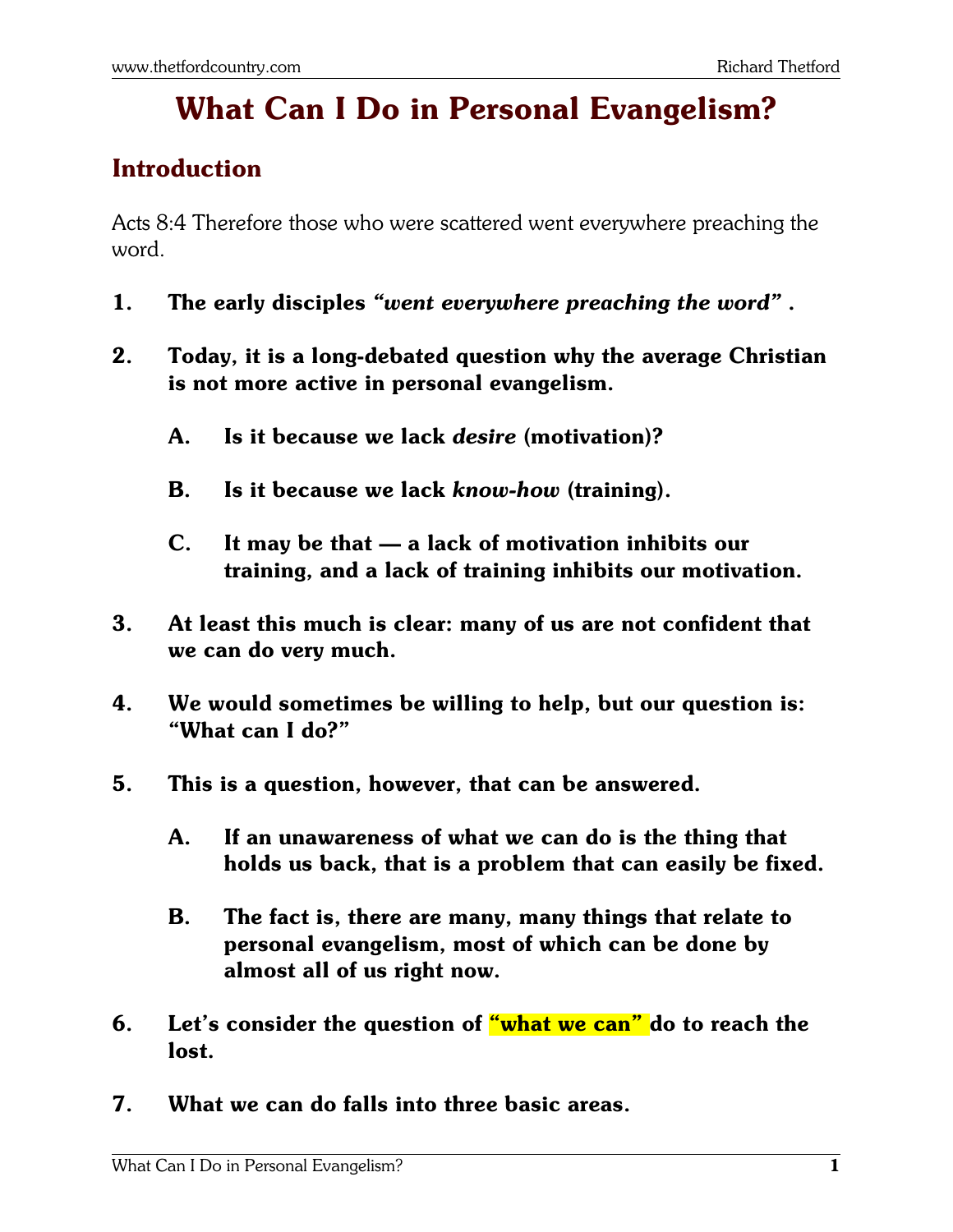## **Praying About Evangelism**

#### **1. We neglect prayer at the risk of rendering our work a complete failure**

Acts 13:1-3 Now in the church that was at Antioch there were certain prophets and teachers: Barnabas, Simeon who was called Niger, Lucius of Cyrene, Manaen who had been brought up with Herod the tetrarch, and Saul. As they ministered to the Lord and fasted, the Holy Spirit said, "Now separate to Me Barnabas and Saul for the work to which I have called them." Then, having fasted and prayed, and laid hands on them, they sent them away.

Luke 6:12-13 Now it came to pass in those days that He went out to the mountain to pray, and continued all night in prayer to God. And when it was day, He called His disciples to Himself; and from them He chose twelve whom He also named apostles:

- **2. Praying is something everybody can do right now, without any further training.**
	- **A. If a person were to commit two or three hours a week to "nothing but" praying about the subject of personal evangelism — and not quit doing it — great things would result. Matthew 9:37-38**

James 5:16.......The effective, fervent prayer of a righteous man avails much.

- **3. But praying about the spread of the gospel is not just something for people to do who "can't do anything else" — it ought to occupy a significant amount of the time of even the most seasoned personal evangelist.**
- **4. In order for us to have more opportunities to teach others, we need to spend time in prayer about it. Colossians 4:2-6**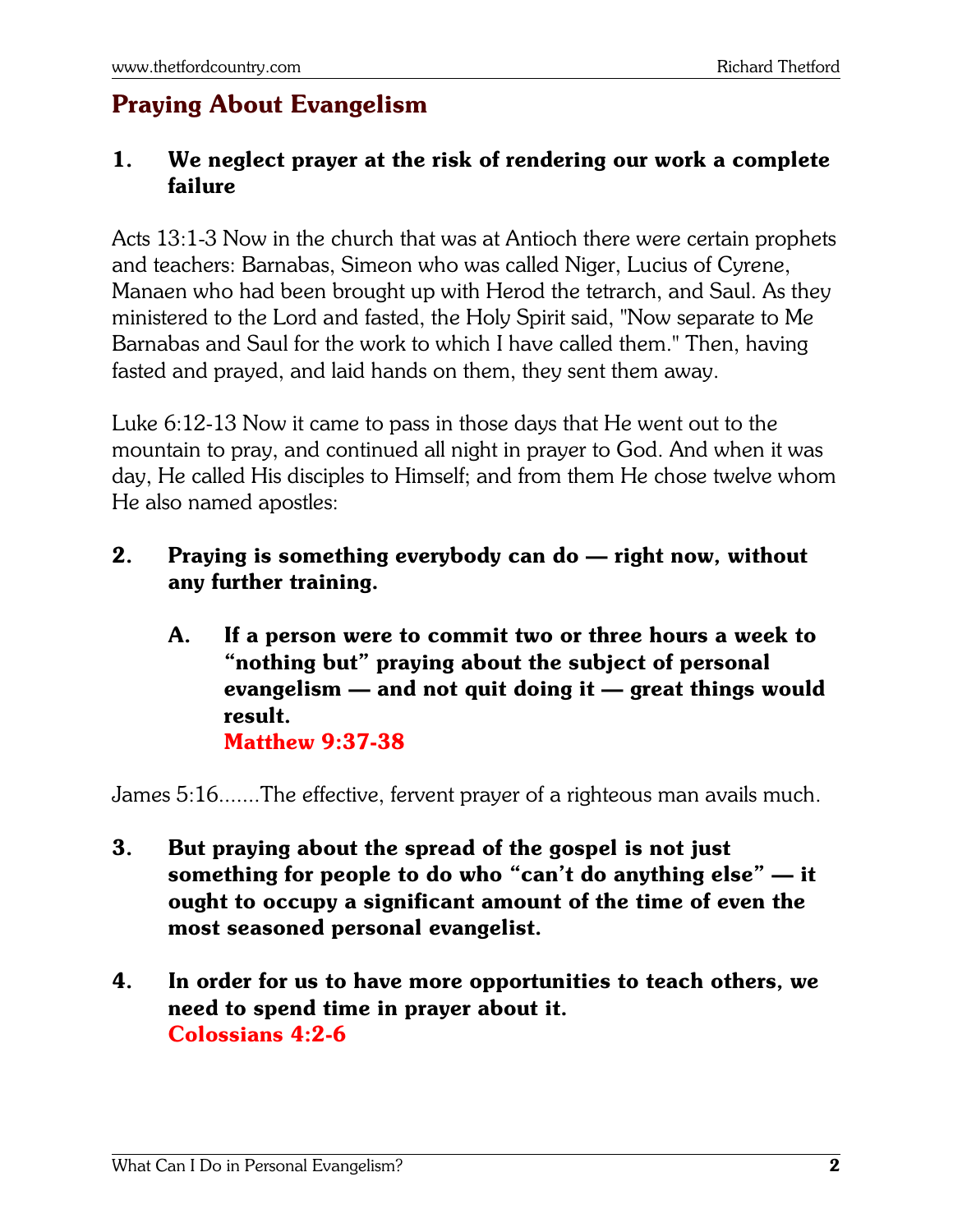### **Preparing to Do Evangelism**

- **1. In our fast-paced culture, we often underestimate the need for preparation — but preparation is essential in any important work.**
	- **A. Of the 33 years that Jesus lived, the work He came to do took only about 3 years — the remaining part of His life was taken up in preparation**

Luke 3:23 Now Jesus Himself began His ministry at about thirty years of age, being (as was supposed) the son of Joseph, the son of Heli,

- **B. Jesus said that He would make His apostles into "fishers of men"** (Matthew 4:19)
- **2. When we ask "What can I do?" are we overlooking the fact that time spent** *equipping* **ourselves for the work is a vital part of what it takes to win souls to the Lord? 1 Timothy 4:15-16 2 Timothy 2:15, 21**
- **2. Preparation to teach, including prayer and study, is not wasteful "downtime" — it is a vital part of teaching.**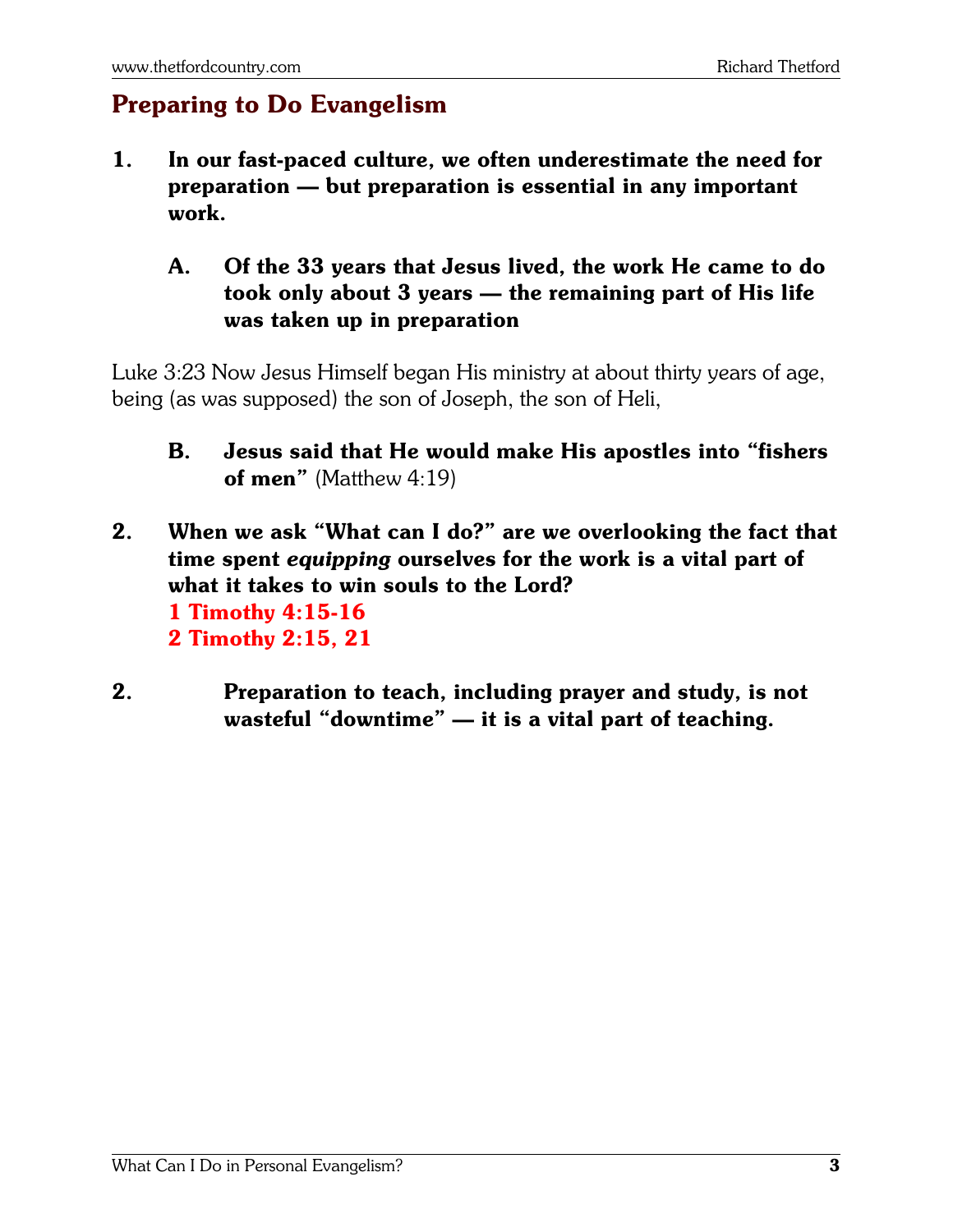### **Doing Evangelism**

- **1. Eventually, we must actually communicate the gospel to those who are lost – and this is where most Christians balk.**
- **2. But even here, there are more things to be considered than we might think — the work of personal evangelism encompasses numerous activities, directly or indirectly, all of which are important in their own way.**
- **3. Having prayed and prepared, we simply need to adopt an attitude of Isaiah,** *"Here am I! Lord Send me"* (Isaiah 6:8).
- **4. We need to be able to say what Paul could say:** *"As much as is in me, I am ready to preach the gospel*" (Romans 1:15).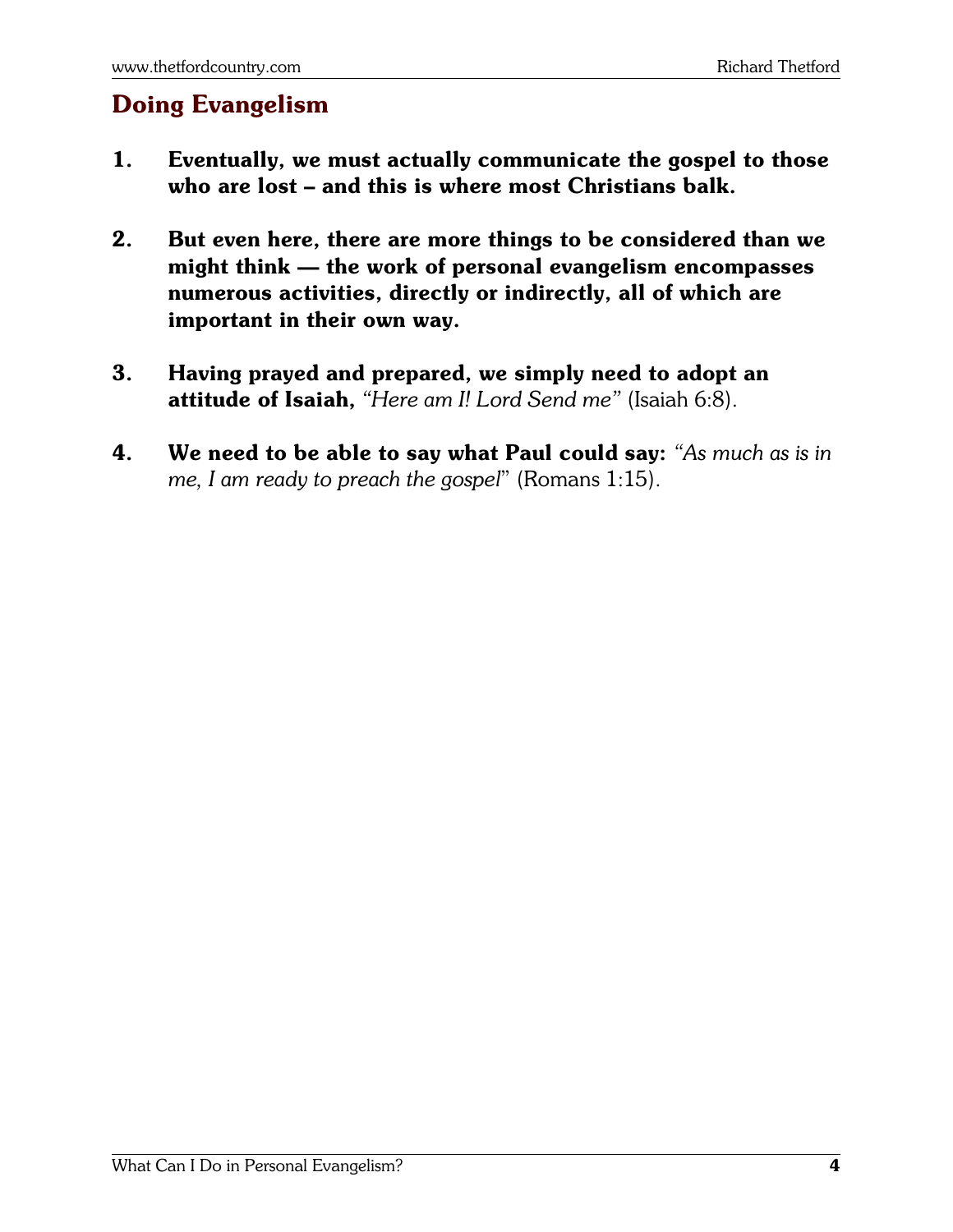#### **Conclusion**

- **1. If we will commit a definite amount of time each week to personal evangelism, all that remains is to fill up that amount of time with activities relating to personal evangelism.**
	- **A. In selecting activities, we can and should take some from each of the three areas above.**
	- **B. At first, more of our time will be spent on prayer and preparation, but as we mature in the work, the proportions will change:**
		- **1) We will find ourselves spending more time actually teaching others about the gospel, although we will never outgrow the need for prayer and preparation.**
- **2. The key is committing a definite amount of time each week to the work.**
	- **A. When we have done that, the question what to do with that time can be answered in many, many ways**
		- **1) There are literally hundreds of things nearly all of us can do to help out in the great work of rescuing souls for the Lord.**
	- **B. Commit the time and employ your creativity in using that time.**
- **3. God is able to make all grace abound toward us. 2 Corinthians 9:8-10**
- **4. "There is much to do, there's work on every hand. Hark! the cry for help comes ringing through the land. Jesus calls for reapers, I must active be. What wilt Thou, O Master? Here am I, send me"**